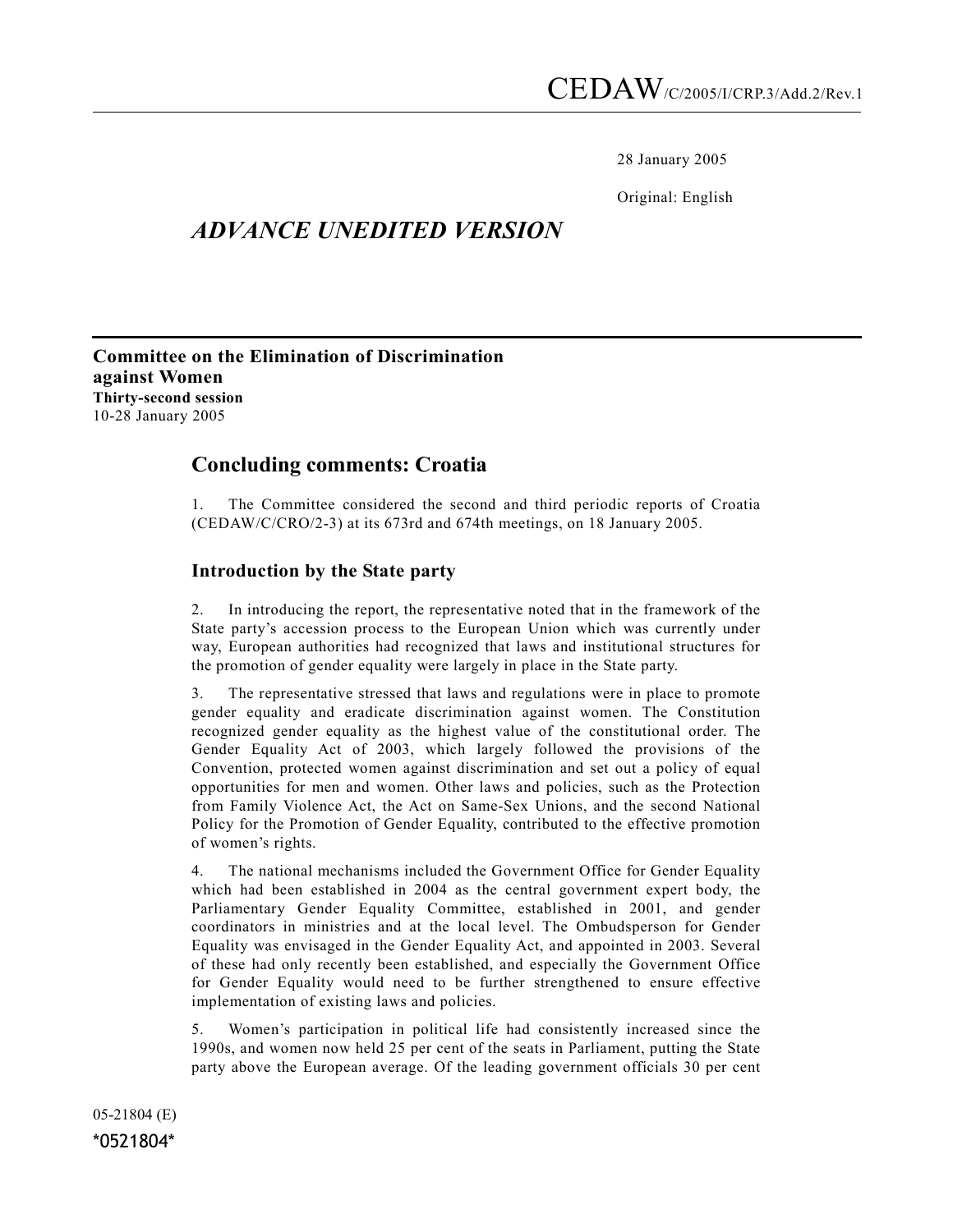were women, including 4 out of 14 ministers and 1 of 2 deputy prime ministers. This positive development was achieved through public debate, the adoption of various laws and strategies, including temporary special measures in accordance with the Convention, and especially the commitment of non-governmental organizations (NGOs). However, women's participation in local government was significantly lower than at the national level and stood at 14 per cent, and a series of activities aimed at increasing women's representation in the near term had been launched.

6. The representative affirmed the Government's commitment to cooperate with NGOs in achieving gender equality. Such organizations had received funding for projects to promote women's political participation, as well as for publications, seminars and symposiums on gender equality and women's issues. As a result of these seminars, a number of gender equality commissions had been formed at the county level, which would form part of a network of institutional mechanisms at the local and State levels.

7. One of the measures taken to change social and cultural patterns and eliminate prejudices and customs based on stereotyped gender roles included the declaration by the Government of 22 September as the national day of campaigning against violence against women. Its National Strategy for Protection from Family Violence (2005-2007) had been prepared with the participation of NGOs.

8. Turning to article 10 of the Convention, the representative emphasized that there was no gender discrimination in access to education. The Ministry of Science, Education and Sport had solicited opinions, comments and proposals from relevant NGOs in the preparation of new school curricula. The Government had also taken measures to prevent discrimination against women in the labour market, and highlighted a project aimed at promoting women's economic empowerment and creating incentives for women entrepreneurs.

9. The representative pointed out that while most of the Convention's provisions were being implemented, coordinated action was required in a number of areas to remove obstacles that hampered social change and the attainment of genuine equality of women and men. On the basis of a national report on the implementation of the objectives of the Millennium Declaration of the United Nations, which had the support of representatives of civil society, NGOs, Parliament, and the Administration, the Government had singled out a series of priorities for promoting gender equality, including in the areas of women's education, leadership and political participation, violence against women, women's economic status, the media, data and statistics, work-life issues, and institutional capacity.

10. The representative noted the Government's readiness to continue to implement the Convention. It had published and disseminated a guide to the Convention and commemorated the twenty-fifth anniversary of its adoption. The Government would continue to give wide publicity to the Convention and its Optional Protocol.

### Concluding comments of the Committee

#### Introduction

11. The Committee expresses its appreciation to the State party for its combined second and third periodic reports, which is in compliance with the Committee's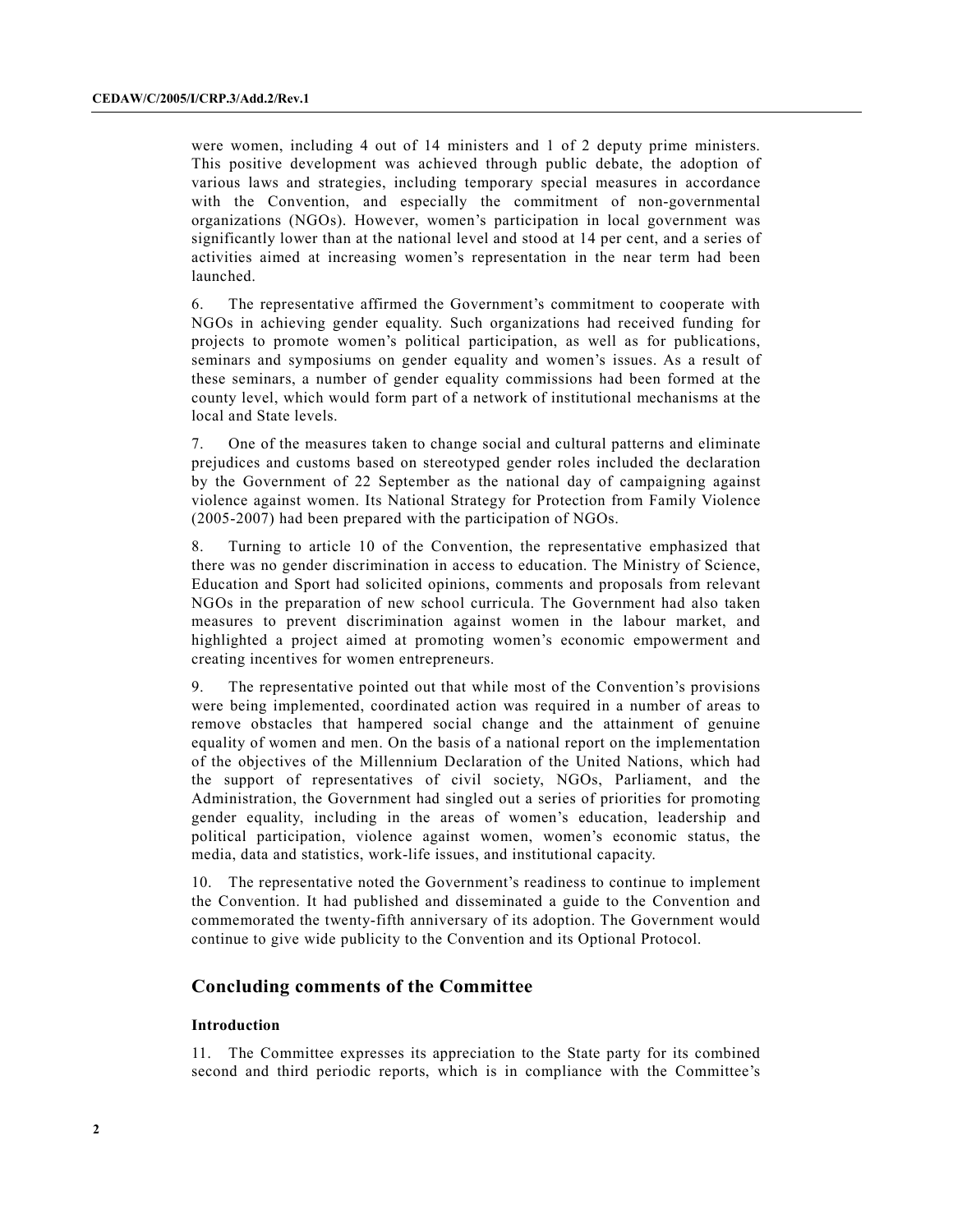guidelines for the preparation of the periodic reports. It commends the State party for including information on action taken in response to the Committee's concluding comments on the initial report. It also commends the State party for the written replies to the list of issues and questions raised by the pre-session working group, and for the oral presentation and the further clarifications in response to the questions posed orally by the Committee.

12. The Committee welcomes the State party's collaboration with women's NGOs and other civil society organizations in the preparation of the report.

13. The Committee commends the State party for its delegation, which was headed by the Head of the Office for Gender Equality, and included representatives from different ministries with responsibility for several areas of the Convention. The Committee appreciates the constructive dialogue that took place between the delegation and the members of the Committee, although some of their questions were insufficiently answered.

#### Positive aspects

14. The Committee commends the State party on articles 14 and 3 of the Constitution on gender equality, and on the enactment of the Gender Equality Act of 2002. It expresses its appreciation for the adoption of other laws and legislative revisions aimed at the promotion of gender equality and eradication of discrimination against women and to achieve compliance with its obligations under the Convention, especially the new Family Law and the Law on Protection from Family Violence, as well as the amendments to the Criminal Code and Labour Code. It also welcomes the second National Policy for the Promotion of Gender Equality, and the planned preparation of a new Policy.

15. The Committee commends the State party on its national machinery for the advancement of women, including on the establishment of commissions on gender equality at the local level.

16. The Committee notes with satisfaction the increase in the number of women in political life, especially in Parliament and in high-level positions in the national Government.

17. The Committee commends the State party for ratifying the Optional Protocol to the Convention on the Elimination of All Forms of Discrimination against Women in March 2001, as well as for accepting the amendment to article 20, paragraph 1, of the Convention in October 2003.

#### Principal areas of concern and recommendations

18. The Committee notes the State party's obligation with respect to the systematic and continuing implementation of all provisions of the Convention. At the same time, it is the Committee's view that the concerns and recommendations identified in the present concluding comments require the State party's priority attention between now and the submission of the next periodic report. Consequently, the Committee calls upon the State party to focus on those areas in its implementation activities and to report on action taken and results achieved in its next periodic report. It calls on the State party to submit the present concluding comments to all relevant ministries and to Parliament so as to ensure their full implementation.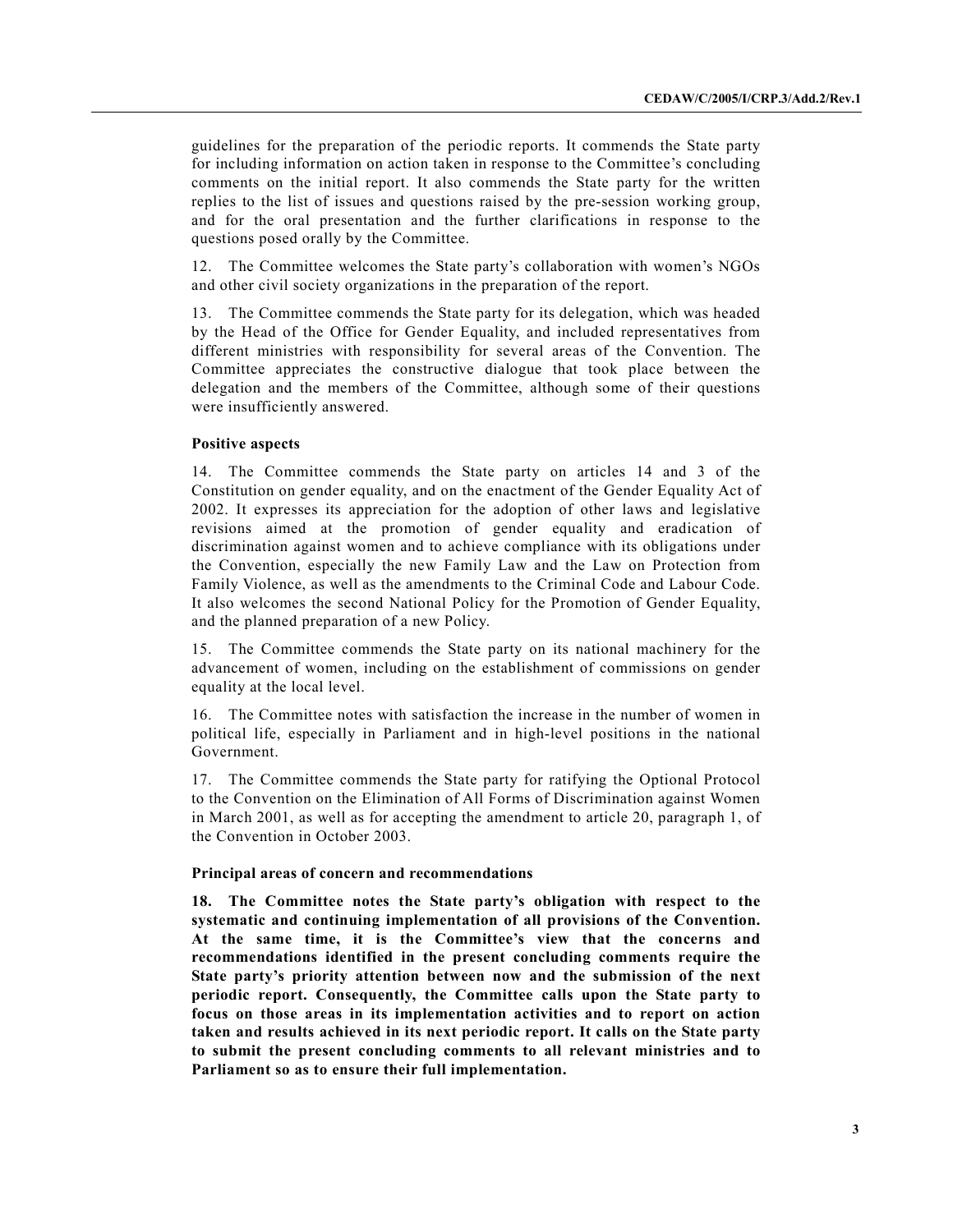19. The Committee is concerned that the State party has not taken adequate steps to implement the recommendations in regard to some concerns raised in the Committee's previous concluding comments adopted in 1998 (A/53/38/Rev.1). In particular, the Committee finds that its request to provide more information about the situation of minority women (part one, para. 115) and of women with disabilities (ibid., para. 116) has been insufficiently addressed.

#### 20. The Committee reiterates these concerns and recommendations and urges the State party to provide the requested information in the next report.

21. While noting that the State party has enacted a package of anti-discrimination laws, the Committee is concerned that insufficient measures have been put in place to ensure their speedy, consistent and effective implementation. The Committee is concerned about the lack of information about women's use of existing complaints mechanisms, including about court cases brought under these laws, which indicates women's lack of familiarity with these new laws. It is also concerned that the State party has not taken sufficient concrete action to ensure that judges, magistrates, law enforcement personnel, employers and the legal profession are sufficiently familiar with these legislative reforms.

22. The Committee requests the State party to provide, in the next report, information on the action taken to ensure the implementation of these laws, as well as an assessment of their impact in enhancing the implementation of the provisions of the Convention and ensuring women's access to justice and redress in cases of violations. The Committee invites the State party to provide information about the number and types of complaints on alleged discrimination against women filed in courts and before other complaints mechanisms, and about their results. The Committee recommends that awareness-raising campaigns targeted at women be undertaken so that they can avail themselves of redress mechanisms. It also recommends that the State party strengthen education and training programmes, in particular for judges, lawyers and law enforcement personnel, on the legislative reforms aimed at eliminating discrimination against women.

23. The Committee regrets that the report did not provide sufficient sexdisaggregated statistical data in all areas covered by the Convention. It is also concerned that the impact policies and programmes aimed at eliminating discrimination against women has been insufficiently assessed.

24. The Committee requests the State party to include adequate statistical data in its next report so as to provide a full picture of progress in women's enjoyment of their rights in relation to the provisions of the Convention. It also recommends that the State party regularly conduct impact assessments of its legislative reforms, policies and programmes so as to ensure that measures taken lead to the desired goals, and to inform the Committee about the results of these assessments in its next report.

25. While noting the steps taken by the State party to strengthen the national mechanisms for the advancement of women, including the establishment of the Government Office of Gender Equality and of the Ombudsperson for Gender Equality, the Committee expresses its concern that the national machinery does not have enough authority and human and financial resources to effectively carry out its mandate and promote the advancement of women and gender equality. It is also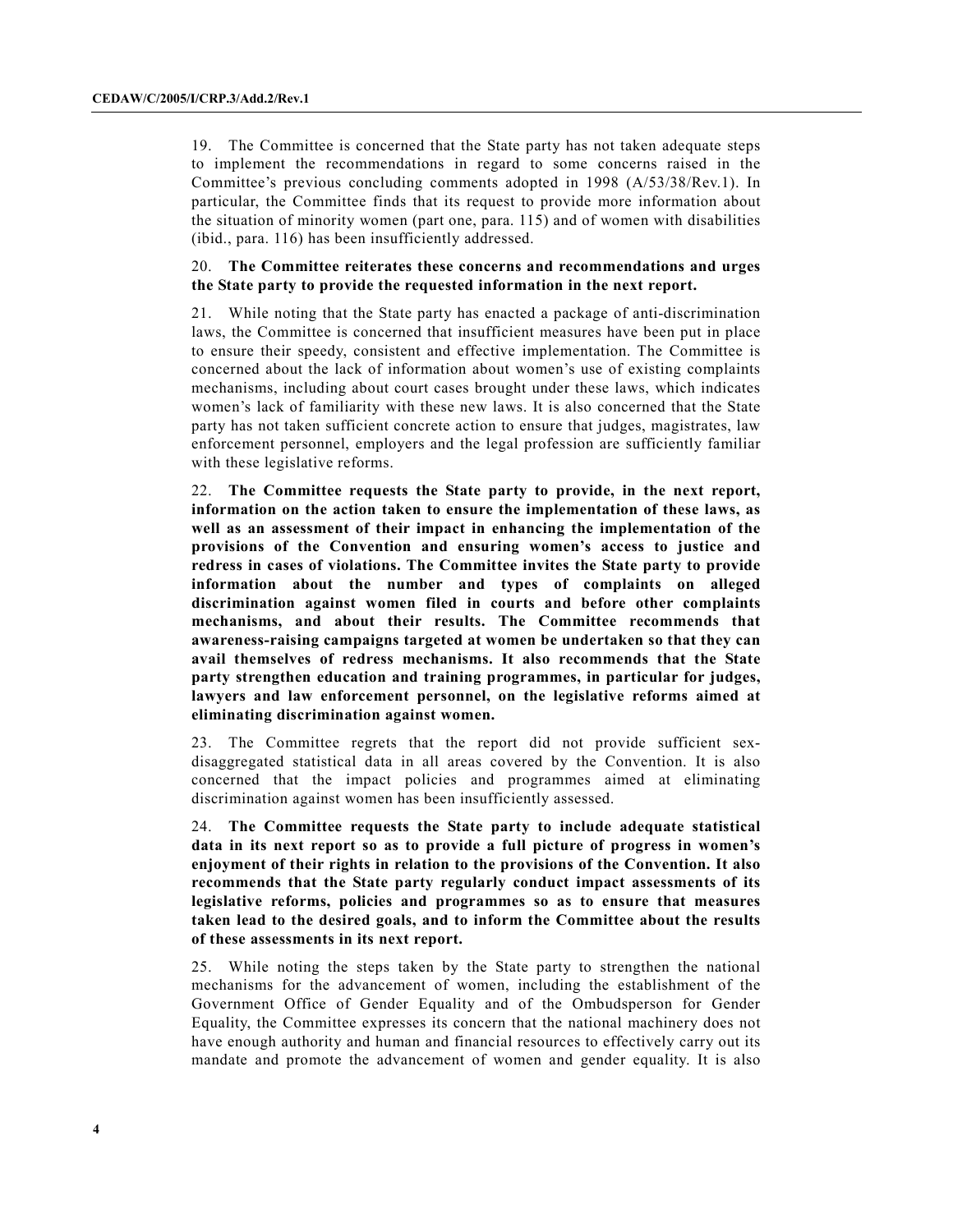concerned about the Office's limited capacity to undertake effective coordination and cooperation with all mechanisms on gender equality at the national and local levels, as well as cooperation with women's organizations.

26. The Committee recommends the State party to strengthen the national machinery, and especially the Government Office of Gender Equality, by providing it with adequate human and financial resources so as to make it more effective in carrying out its mandate. This should in particular include capacity for better and more effective coordination among the various mechanisms on gender equality and for enhanced cooperation with civil society.

27. The Committee expresses concern about the serious disadvantages women face in the labour market, as reflected in women's high unemployment rate, the persistence of strong vertical and horizontal segregation, wage differentials between women and men and the predominance of women in low-wage sectors. The Committee expresses its particular concern about the situation of women older than 40 years as well as the discriminatory treatment of pregnant women in the labour market. The Committee is also concerned that insufficient attention is being given to policies supporting the sharing of work and family responsibilities between women and men.

28. The Committee urges the State party to ensure de facto equal opportunities for women and men in the labour market through, inter alia, effective implementation of labour legislation and the use of temporary special measures in accordance with article 4, paragraph 1, of the Convention and its general recommendation 25 on temporary special measures. It urges the State party to encourage women to use existing complaints mechanisms in cases of possible labour market discrimination. The Committee recommends that efforts be made to eliminate occupational segregation and age discrimination against women through education, training and retraining measures, and better use of enforcement mechanisms. It also recommends that the State party consider implementing wage increases in female-dominated public sector areas, such as the judiciary, education and health sectors. The Committee further recommends that measures allowing for the reconciliation between family and professional responsibilities be strengthened and promoted, including awareness-raising for equal sharing of domestic and family tasks between women and men.

29. The Committee is concerned that Roma women remain in a vulnerable and marginalized situation, especially in regard to education, employment, health, and participation in public life and decision-making. The Committee is also concerned about Roma women's difficulties in the enjoyment in practice of citizenship rights, in accordance with article 9 of the Convention.

30. The Committee requests the State party to take effective measures to eliminate discrimination against Roma women, both in society at large and within their communities, and to enhance respect for their human rights through effective and proactive measures, including temporary special measures in accordance with article 4, paragraph 1, of the Convention and the Committee's general recommendation 25, and awareness-raising programmes. It calls upon the State party to provide, in its next periodic report, a comprehensive picture of the situation of Roma women and girls, including data disaggregated by sex, in regard to their educational opportunities and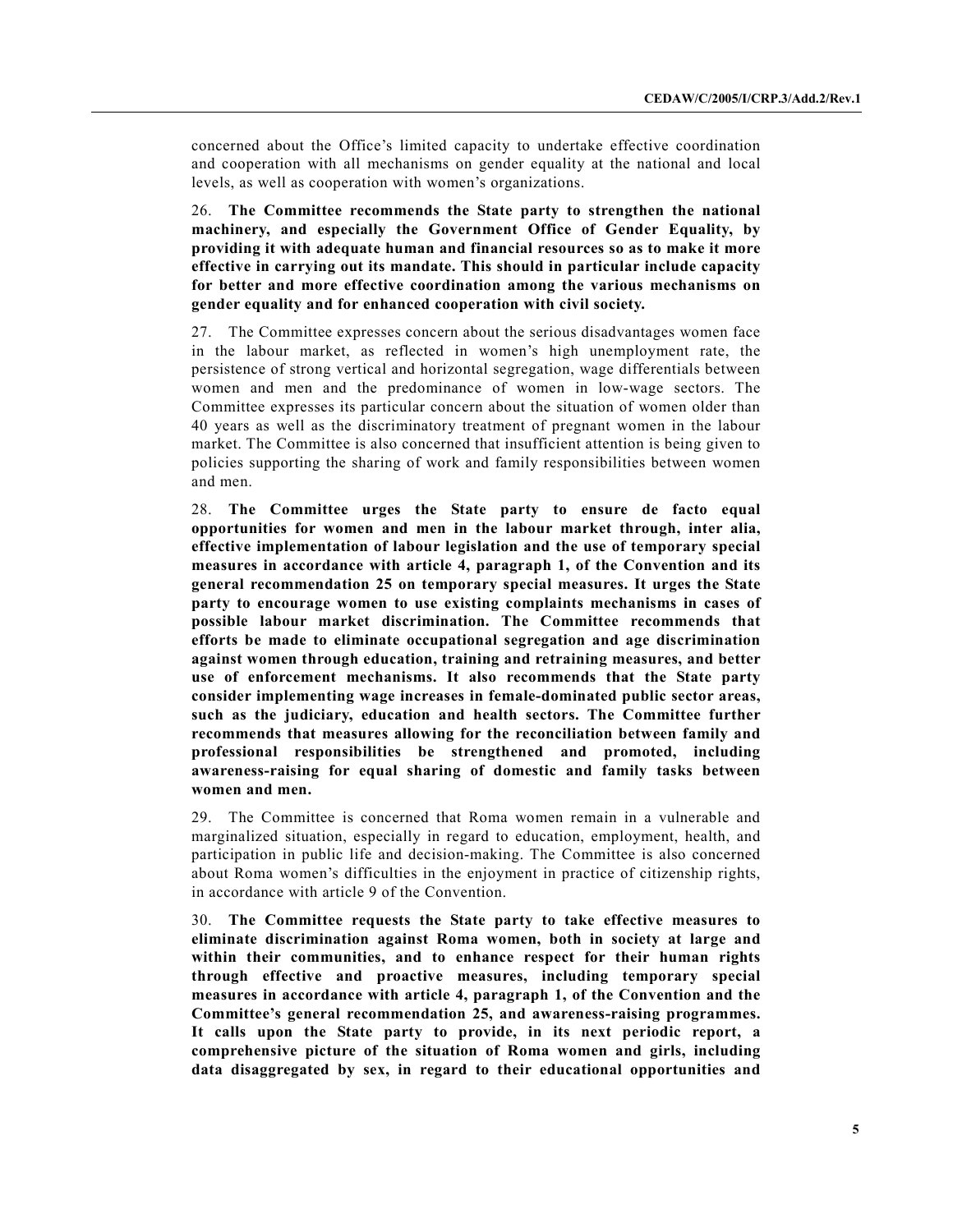achievements, access to employment and health-care services, and participation in public life and decision-making, especially in regard to policies that directly affect them. The Committee requests the State party to ensure equality for Roma women in the enjoyment of citizenship rights. The Committee invites the State party to monitor the situation of Roma women and provide an assessment of the impact of its policy and programmatic measures in support of Roma women in its next report.

31. While recognizing the State party's efforts to address violence against women, the Committee is concerned about the high incidence of domestic violence, the limited number of shelters available for women victims of violence, and the lack of clear procedures, or protocols, for law enforcement and health-care personnel who respond to cases of domestic violence. The Committee is also concerned about the high costs of legal representation in courts which may be an obstacle to women victims of violence to seek redress through the justice system.

32. The Committee urges the State party to place high priority on the implementation of the Law on Protection from Family Violence and to make it widely known to public officials and society at large, as well as to promptly complete and implement its national strategy for the protection from domestic violence which is under preparation. The Committee calls upon the State party to ensure that violence against women is prosecuted and punished, and to facilitate women's access to legal aid. The Committee urges the State party to ensure that enough shelters are available to women victims of violence. It also calls on the State party to ensure that public officials, especially law enforcement personnel, the judiciary, health-care providers and social workers, are fully familiar with applicable legal provisions, and are sensitized to all forms of violence against women and adequately respond to them.

33. The Committee is concerned about the persistence of sex-stereotyping in educational curricula and in textbooks. It is also concerned that girls and women in secondary schools and universities continue to choose study areas traditionally seen as "female areas" and that they are underrepresented in the sciences.

34. The Committee encourages the State party to intensify its efforts to eliminate gender stereotyping, and to strengthen the mainstreaming of gender perspectives in curricula and textbooks. It also requests the State party to enhance the training of teaching staff in regard to gender equality issues. It calls on the State party to further encourage diversification of the educational choices of boys and girls and at the tertiary level, including through temporary special measures in accordance with article 4, paragraph 1, to attract more women to the field of science and technology. It also urges the State party to encourage a public dialogue on the educational choices girls and women make and their subsequent opportunities and chances in the labour market.

35. The Committee is concerned that women are significantly underrepresented in the executive bodies of local authorities.

36. The Committee recommends the State party to take appropriate measures to increase the representation of women in the executive bodies of local authorities, inter alia, by implementing temporary special measures in accordance with article 4, paragraph 1, of the Convention and its general recommendation 25. The Committee recommends that the State party assess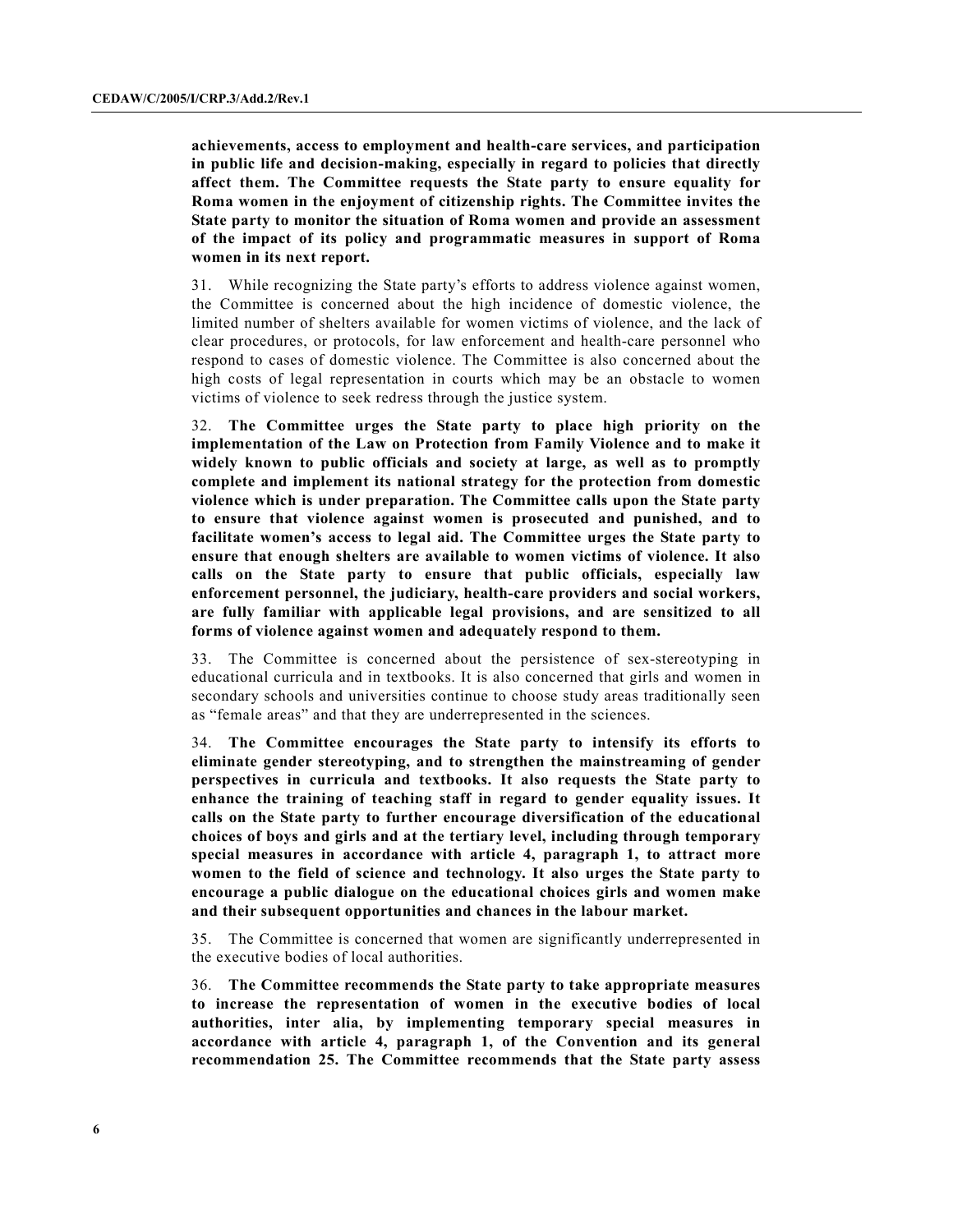the causes for the successful increase of women in public and political life at the national level, including in Parliament and Government, and to use the lessons learned for increasing women's participation in local government structures.

37. The Committee is concerned about the incidence of trafficking in women and that the State party has become a country of origin, transit and destination of trafficked women and girls. The Committee is concerned that the incidence of trafficking is leading to an increase in the exploitation of prostitution of women.

38. The Committee urges the State party to step up its efforts to combat trafficking in women and girls, including finalization and implementation of its Operative Plan for Prevention of Trafficking, 2004 to 2008. The Committee further calls on the State party to take all appropriate measures to suppress exploitation of prostitution of women, including through discouraging the demand for prostitution and taking measures to rehabilitate and support women who want to get out of prostitution.

39. The Committee requests the State party to respond to the concerns expressed in the present concluding comments in its next periodic report under article 18 of the Convention. The Committee invites the State party to submit its fourth periodic report, which is due in October 2005, and its fifth periodic report, which is due in October 2009, as a combined report in 2009.

40. Taking account of the gender dimensions of the declarations, programmes and platforms for action adopted at relevant United Nations conferences, summits and special sessions (such as the special session of the General Assembly to review and appraise the implementation of the Programme of Action of the International Conference on Population and Development (the twenty-first special session), the special session of the General Assembly on children (the twenty-seventh special session), the World Conference against Racism, Racial Discrimination, Xenophobia and Related Intolerance, and the Second World Assembly on Ageing), the Committee requests the State party to include information on the implementation of aspects of those documents relating to relevant articles of the Convention in its next periodic report.

41. The Committee notes that States' adherence to the seven major international human rights instruments, i.e., the International Covenant on Economic, Social and Cultural Rights, the International Covenant on Civil and Political Rights, the Convention on the Elimination of All Forms of Racial Discrimination, the Convention on the Elimination of All Forms of Discrimination against Women, the Convention against Torture and Other Cruel, Inhuman or Degrading Treatment or Punishment, the Convention on the Rights of the Child, and the International Convention on the Protection of the Rights of All Migrant Workers and Members of Their Families enhances the enjoyment by women of their human rights and fundamental freedoms in all aspects of life. Therefore, the Committee encourages the Government of the Republic of Croatia to consider ratifying the treaty to which it is not yet a party, i.e., the International Convention on the Protection of the Rights of All Migrant Workers and Members of Their Families.

42. The Committee requests the wide dissemination in the Republic of Croatia of the present concluding comments in order to make the people of Croatia, including government officials, politicians, parliamentarians and women's and